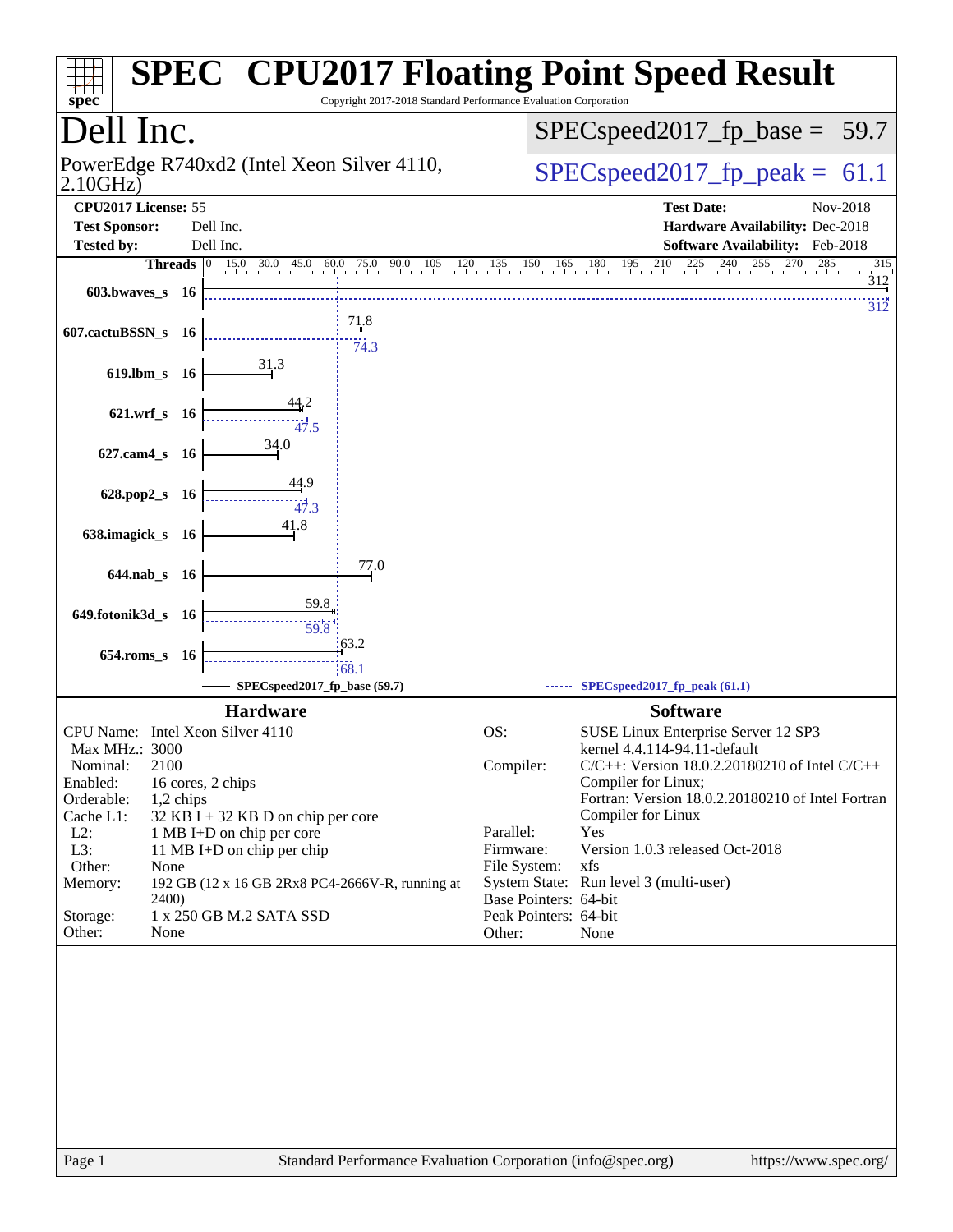

Copyright 2017-2018 Standard Performance Evaluation Corporation

## Dell Inc.

2.10GHz) PowerEdge R740xd2 (Intel Xeon Silver 4110,  $\vert$  [SPECspeed2017\\_fp\\_peak =](http://www.spec.org/auto/cpu2017/Docs/result-fields.html#SPECspeed2017fppeak) 61.1

 $SPECspeed2017<sub>fp</sub> base = 59.7$ 

**[CPU2017 License:](http://www.spec.org/auto/cpu2017/Docs/result-fields.html#CPU2017License)** 55 **[Test Date:](http://www.spec.org/auto/cpu2017/Docs/result-fields.html#TestDate)** Nov-2018 **[Test Sponsor:](http://www.spec.org/auto/cpu2017/Docs/result-fields.html#TestSponsor)** Dell Inc. **[Hardware Availability:](http://www.spec.org/auto/cpu2017/Docs/result-fields.html#HardwareAvailability)** Dec-2018 **[Tested by:](http://www.spec.org/auto/cpu2017/Docs/result-fields.html#Testedby)** Dell Inc. **[Software Availability:](http://www.spec.org/auto/cpu2017/Docs/result-fields.html#SoftwareAvailability)** Feb-2018

#### **[Results Table](http://www.spec.org/auto/cpu2017/Docs/result-fields.html#ResultsTable)**

|                            | <b>Base</b>    |                |       |                |       |                |       | <b>Peak</b>    |                |              |                |              |                |              |
|----------------------------|----------------|----------------|-------|----------------|-------|----------------|-------|----------------|----------------|--------------|----------------|--------------|----------------|--------------|
| <b>Benchmark</b>           | <b>Threads</b> | <b>Seconds</b> | Ratio | <b>Seconds</b> | Ratio | <b>Seconds</b> | Ratio | <b>Threads</b> | <b>Seconds</b> | <b>Ratio</b> | <b>Seconds</b> | <b>Ratio</b> | <b>Seconds</b> | <b>Ratio</b> |
| 603.bwayes_s               | 16             | 189            | 312   | 189            | 313   | 189            | 312   | 16             | 189            | 312          | 188            | 313          | 189            | 312          |
| 607.cactuBSSN s            | 16             | 233            | 71.6  | 232            | 71.8  | 230            | 72.3  | 16             | 224            | 74.4         | 225            | 74.2         | 224            | 74.3         |
| $619.1$ bm s               | 16             | 167            | 31.4  | 168            | 31.1  | 167            | 31.3  | 16             | 167            | 31.4         | 168            | 31.1         | 167            | 31.3         |
| $621$ .wrf s               | 16             | 300            | 44.1  | 290            | 45.6  | 299            | 44.2  | 16             | 282            | 46.9         | 279            | 47.5         | 277            | 47.8         |
| $627$ .cam4 s              | 16             | 260            | 34.0  | 262            | 33.9  | 260            | 34.0  | 16             | 260            | 34.0         | 262            | 33.9         | 260            | 34.0         |
| $628.pop2_s$               | 16             | 267            | 44.5  | 264            | 44.9  | 264            | 45.0  | 16             | 252            | 47.1         | 251            | 47.3         | 251            | 47.3         |
| 638.imagick_s              | 16             | 345            | 41.8  | 348            | 41.4  | 345            | 41.9  | 16             | 345            | 41.8         | 348            | 41.4         | 345            | 41.9         |
| $644$ .nab s               | 16             | 227            | 77.0  | 227            | 77.1  | 227            | 77.0  | 16             | 227            | 77.0         | 227            | 77.1         | 227            | 77.0         |
| 649.fotonik3d s            | 16             | 154            | 59.1  | <u>153</u>     | 59.8  | 152            | 60.2  | 16             | 152            | 59.8         | 168            | 54.4         | 152            | 60.1         |
| $654$ .roms s              | 16             | 250            | 63.1  | 249            | 63.2  | 248            | 63.4  | 16             | 231            | 68.1         | 231            | 68.0         | 231            | 68.1         |
| $SPEC speed2017$ fp base = | 59.7           |                |       |                |       |                |       |                |                |              |                |              |                |              |

**[SPECspeed2017\\_fp\\_peak =](http://www.spec.org/auto/cpu2017/Docs/result-fields.html#SPECspeed2017fppeak) 61.1**

Results appear in the [order in which they were run.](http://www.spec.org/auto/cpu2017/Docs/result-fields.html#RunOrder) Bold underlined text [indicates a median measurement](http://www.spec.org/auto/cpu2017/Docs/result-fields.html#Median).

#### **[Operating System Notes](http://www.spec.org/auto/cpu2017/Docs/result-fields.html#OperatingSystemNotes)**

Stack size set to unlimited using "ulimit -s unlimited"

#### **[General Notes](http://www.spec.org/auto/cpu2017/Docs/result-fields.html#GeneralNotes)**

Environment variables set by runcpu before the start of the run: KMP\_AFFINITY = "granularity=fine,compact" OMP\_STACKSIZE = "192M" LD\_LIBRARY\_PATH = "/home/cpu2017/lib/ia32:/home/cpu2017/lib/intel64"

 Binaries compiled on a system with 1x Intel Core i7-4790 CPU + 32GB RAM memory using Redhat Enterprise Linux 7.4 Yes: The test sponsor attests, as of date of publication, that CVE-2017-5754 (Meltdown) is mitigated in the system as tested and documented. Yes: The test sponsor attests, as of date of publication, that CVE-2017-5753 (Spectre variant 1) is mitigated in the system as tested and documented. Yes: The test sponsor attests, as of date of publication, that CVE-2017-5715 (Spectre variant 2) is mitigated in the system as tested and documented. Transparent Huge Pages enabled by default Prior to runcpu invocation Filesystem page cache synced and cleared with: sync; echo 3> /proc/sys/vm/drop\_caches

#### **[Platform Notes](http://www.spec.org/auto/cpu2017/Docs/result-fields.html#PlatformNotes)**

 BIOS settings: Sub NUMA Cluster disabled Virtualization Technology disabled

**(Continued on next page)**

Page 2 Standard Performance Evaluation Corporation [\(info@spec.org\)](mailto:info@spec.org) <https://www.spec.org/>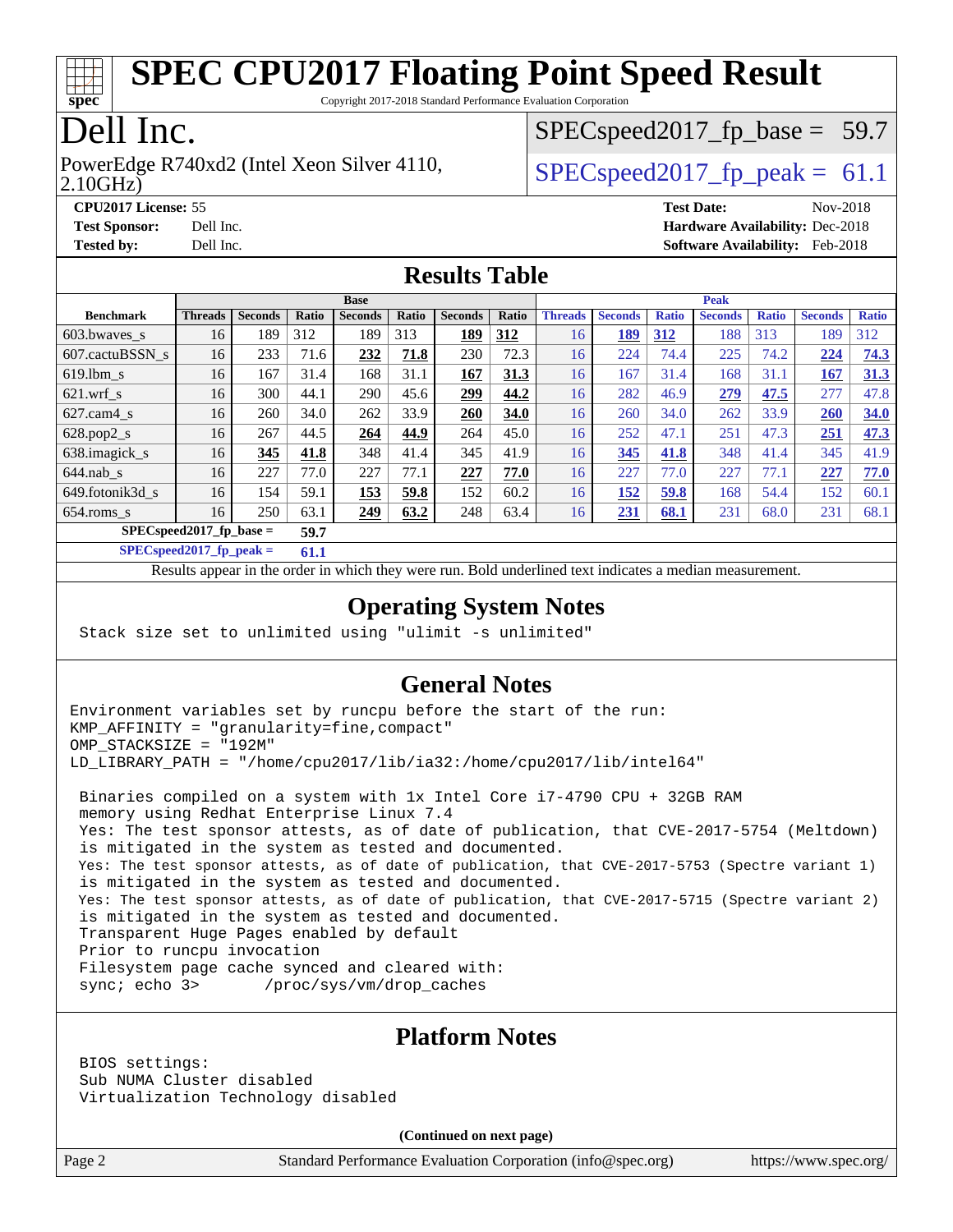

Copyright 2017-2018 Standard Performance Evaluation Corporation

### Dell Inc.

2.10GHz) PowerEdge R740xd2 (Intel Xeon Silver 4110,  $\vert$  [SPECspeed2017\\_fp\\_peak =](http://www.spec.org/auto/cpu2017/Docs/result-fields.html#SPECspeed2017fppeak) 61.1

 $SPECspeed2017<sub>fp</sub> base = 59.7$ 

**[CPU2017 License:](http://www.spec.org/auto/cpu2017/Docs/result-fields.html#CPU2017License)** 55 **[Test Date:](http://www.spec.org/auto/cpu2017/Docs/result-fields.html#TestDate)** Nov-2018 **[Test Sponsor:](http://www.spec.org/auto/cpu2017/Docs/result-fields.html#TestSponsor)** Dell Inc. **[Hardware Availability:](http://www.spec.org/auto/cpu2017/Docs/result-fields.html#HardwareAvailability)** Dec-2018 **[Tested by:](http://www.spec.org/auto/cpu2017/Docs/result-fields.html#Testedby)** Dell Inc. **[Software Availability:](http://www.spec.org/auto/cpu2017/Docs/result-fields.html#SoftwareAvailability)** Feb-2018

#### **[Platform Notes \(Continued\)](http://www.spec.org/auto/cpu2017/Docs/result-fields.html#PlatformNotes)**

Page 3 Standard Performance Evaluation Corporation [\(info@spec.org\)](mailto:info@spec.org) <https://www.spec.org/> System Profile set to Custom CPU Performance set to Maximum Performance C States set to Autonomous C1E disabled Uncore Frequency set to Dynamic Energy Efficiency Policy set to Performance Memory Patrol Scrub disabled Logical Processor disabled CPU Interconnect Bus Link Power Management disabled PCI ASPM L1 Link Power Management disabled Sysinfo program /home/cpu2017/bin/sysinfo Rev: r5974 of 2018-05-19 9bcde8f2999c33d61f64985e45859ea9 running on linux-m8ku Tue Nov 13 16:24:32 2018 SUT (System Under Test) info as seen by some common utilities. For more information on this section, see <https://www.spec.org/cpu2017/Docs/config.html#sysinfo> From /proc/cpuinfo model name : Intel(R) Xeon(R) Silver 4110 CPU @ 2.10GHz 2 "physical id"s (chips) 16 "processors" cores, siblings (Caution: counting these is hw and system dependent. The following excerpts from /proc/cpuinfo might not be reliable. Use with caution.) cpu cores : 8 siblings : 8 physical 0: cores 0 1 2 3 4 5 6 7 physical 1: cores 0 1 2 3 4 5 6 7 From lscpu: Architecture: x86\_64 CPU op-mode(s): 32-bit, 64-bit Byte Order: Little Endian  $CPU(s):$  16 On-line CPU(s) list: 0-15 Thread(s) per core: 1 Core(s) per socket: 8 Socket(s): 2 NUMA node(s): 2 Vendor ID: GenuineIntel CPU family: 6 Model: 85 Model name:  $Intel(R)$  Xeon(R) Silver 4110 CPU @ 2.10GHz Stepping: 4 CPU MHz: 2095.102 BogoMIPS: 4190.20 Virtualization: VT-x **(Continued on next page)**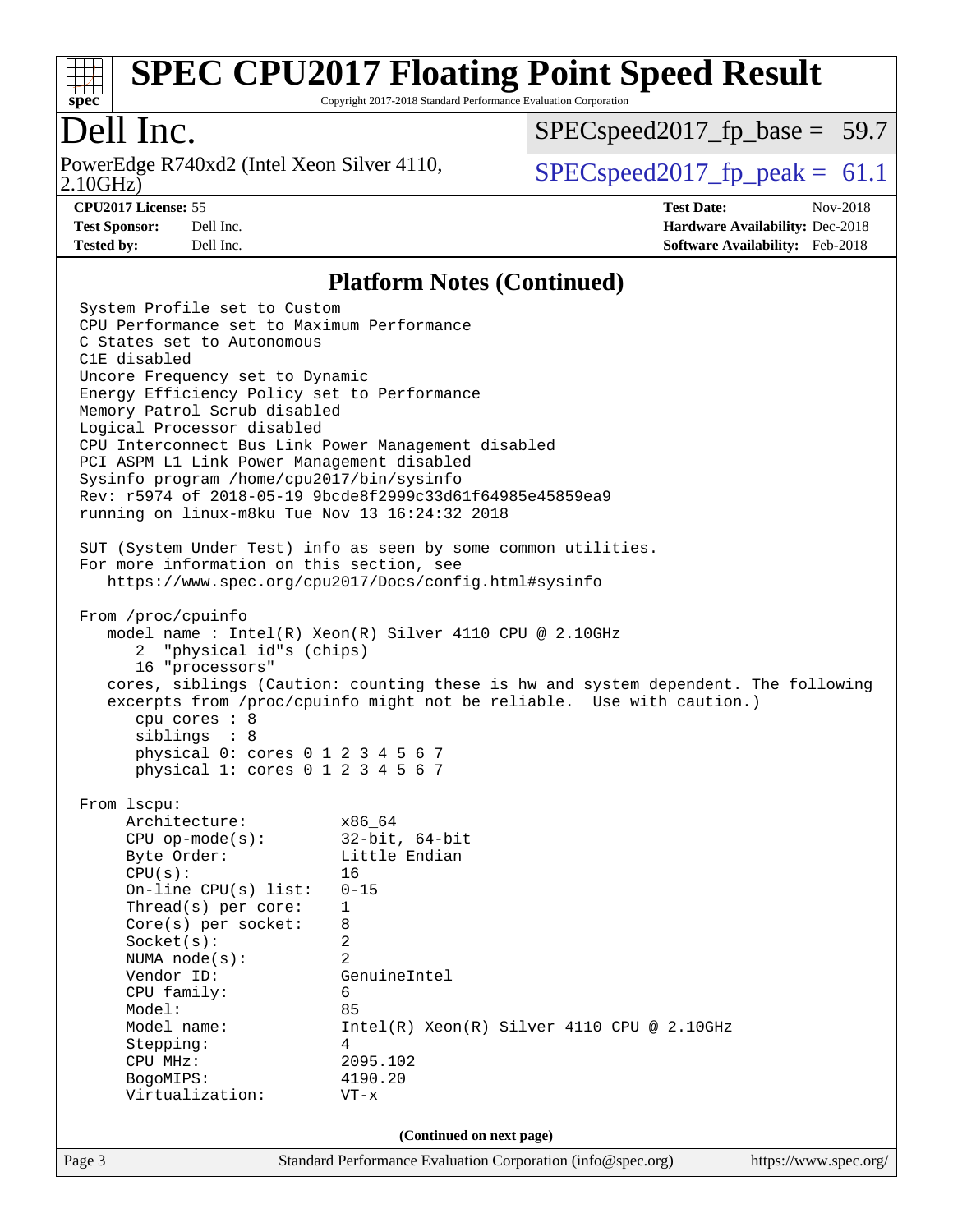

Copyright 2017-2018 Standard Performance Evaluation Corporation

## Dell Inc.

2.10GHz) PowerEdge R740xd2 (Intel Xeon Silver 4110,  $\vert$  [SPECspeed2017\\_fp\\_peak =](http://www.spec.org/auto/cpu2017/Docs/result-fields.html#SPECspeed2017fppeak) 61.1

[SPECspeed2017\\_fp\\_base =](http://www.spec.org/auto/cpu2017/Docs/result-fields.html#SPECspeed2017fpbase) 59.7

**[CPU2017 License:](http://www.spec.org/auto/cpu2017/Docs/result-fields.html#CPU2017License)** 55 **[Test Date:](http://www.spec.org/auto/cpu2017/Docs/result-fields.html#TestDate)** Nov-2018 **[Test Sponsor:](http://www.spec.org/auto/cpu2017/Docs/result-fields.html#TestSponsor)** Dell Inc. **[Hardware Availability:](http://www.spec.org/auto/cpu2017/Docs/result-fields.html#HardwareAvailability)** Dec-2018 **[Tested by:](http://www.spec.org/auto/cpu2017/Docs/result-fields.html#Testedby)** Dell Inc. **[Software Availability:](http://www.spec.org/auto/cpu2017/Docs/result-fields.html#SoftwareAvailability)** Feb-2018

#### **[Platform Notes \(Continued\)](http://www.spec.org/auto/cpu2017/Docs/result-fields.html#PlatformNotes)**

 L1d cache: 32K L1i cache: 32K L2 cache: 1024K L3 cache: 11264K NUMA node0 CPU(s): 0,2,4,6,8,10,12,14 NUMA node1 CPU(s): 1,3,5,7,9,11,13,15 Flags: fpu vme de pse tsc msr pae mce cx8 apic sep mtrr pge mca cmov pat pse36 clflush dts acpi mmx fxsr sse sse2 ss ht tm pbe syscall nx pdpe1gb rdtscp lm constant\_tsc art arch\_perfmon pebs bts rep\_good nopl xtopology nonstop\_tsc aperfmperf eagerfpu pni pclmulqdq dtes64 monitor ds\_cpl vmx smx est tm2 ssse3 sdbg fma cx16 xtpr pdcm pcid dca sse4\_1 sse4\_2 x2apic movbe popcnt tsc\_deadline\_timer aes xsave avx f16c rdrand lahf\_lm abm 3dnowprefetch ida arat epb invpcid\_single pln pts dtherm intel\_pt rsb\_ctxsw spec\_ctrl retpoline kaiser tpr\_shadow vnmi flexpriority ept vpid fsgsbase tsc\_adjust bmi1 hle avx2 smep bmi2 erms invpcid rtm cqm mpx avx512f avx512dq rdseed adx smap clflushopt clwb avx512cd avx512bw avx512vl xsaveopt xsavec xgetbv1 cqm\_llc cqm\_occup\_llc pku ospke /proc/cpuinfo cache data cache size : 11264 KB From numactl --hardware WARNING: a numactl 'node' might or might not correspond to a physical chip. available: 2 nodes (0-1) node 0 cpus: 0 2 4 6 8 10 12 14 node 0 size: 95285 MB node 0 free: 91903 MB node 1 cpus: 1 3 5 7 9 11 13 15 node 1 size: 96749 MB node 1 free: 92017 MB node distances: node 0 1  $0: 10 21$  1: 21 10 From /proc/meminfo MemTotal: 196644584 kB HugePages\_Total: 0 Hugepagesize: 2048 kB /usr/bin/lsb\_release -d SUSE Linux Enterprise Server 12 SP3 From /etc/\*release\* /etc/\*version\* SuSE-release: SUSE Linux Enterprise Server 12 (x86\_64) VERSION = 12 PATCHLEVEL = 3

**(Continued on next page)**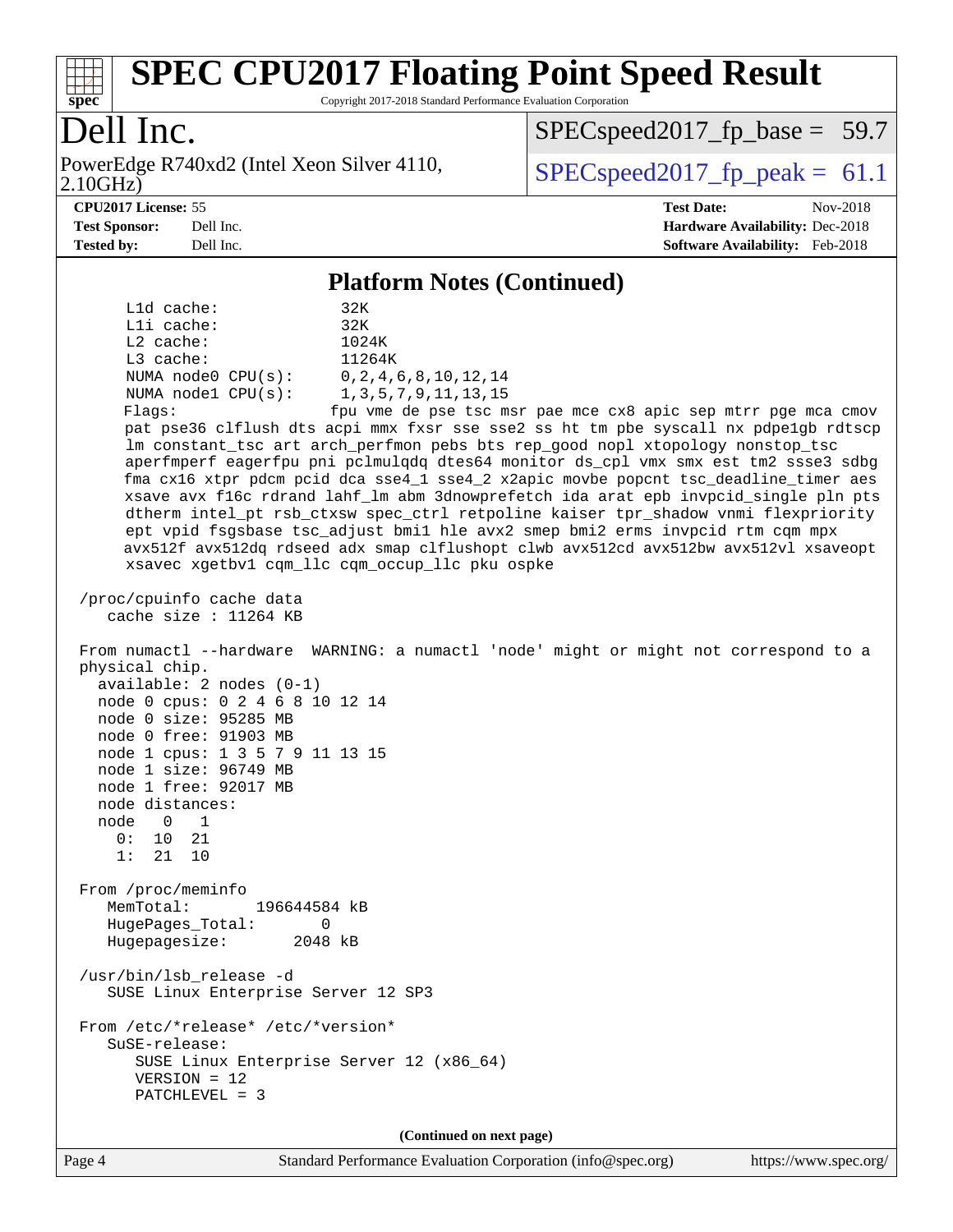

Copyright 2017-2018 Standard Performance Evaluation Corporation

#### Dell Inc.

2.10GHz) PowerEdge R740xd2 (Intel Xeon Silver 4110,  $\vert$  [SPECspeed2017\\_fp\\_peak =](http://www.spec.org/auto/cpu2017/Docs/result-fields.html#SPECspeed2017fppeak) 61.1

 $SPECspeed2017_fp\_base = 59.7$ 

**[Test Sponsor:](http://www.spec.org/auto/cpu2017/Docs/result-fields.html#TestSponsor)** Dell Inc. **[Hardware Availability:](http://www.spec.org/auto/cpu2017/Docs/result-fields.html#HardwareAvailability)** Dec-2018 **[Tested by:](http://www.spec.org/auto/cpu2017/Docs/result-fields.html#Testedby)** Dell Inc. **[Software Availability:](http://www.spec.org/auto/cpu2017/Docs/result-fields.html#SoftwareAvailability)** Feb-2018

**[CPU2017 License:](http://www.spec.org/auto/cpu2017/Docs/result-fields.html#CPU2017License)** 55 **[Test Date:](http://www.spec.org/auto/cpu2017/Docs/result-fields.html#TestDate)** Nov-2018

**[Platform Notes \(Continued\)](http://www.spec.org/auto/cpu2017/Docs/result-fields.html#PlatformNotes)**

 # This file is deprecated and will be removed in a future service pack or release. # Please check /etc/os-release for details about this release. os-release: NAME="SLES" VERSION="12-SP3" VERSION\_ID="12.3" PRETTY\_NAME="SUSE Linux Enterprise Server 12 SP3" ID="sles" ANSI\_COLOR="0;32" CPE\_NAME="cpe:/o:suse:sles:12:sp3" uname -a: Linux linux-m8ku 4.4.114-94.11-default #1 SMP Thu Feb 1 19:28:26 UTC 2018 (4309ff9) x86\_64 x86\_64 x86\_64 GNU/Linux Kernel self-reported vulnerability status: CVE-2017-5754 (Meltdown): Mitigation: PTI CVE-2017-5753 (Spectre variant 1): Mitigation: Barriers CVE-2017-5715 (Spectre variant 2): Mitigation: IBRS+IBPB run-level 3 Nov 13 09:27 last=5 SPEC is set to: /home/cpu2017 Filesystem Type Size Used Avail Use% Mounted on /dev/sdz4 xfs 182G 10G 172G 6% /home Additional information from dmidecode follows. WARNING: Use caution when you interpret this section. The 'dmidecode' program reads system data which is "intended to allow hardware to be accurately determined", but the intent may not be met, as there are frequent changes to hardware, firmware, and the "DMTF SMBIOS" standard. BIOS Dell Inc. 1.0.3 10/25/2018 Memory: 12x 002C04B3002C 18ASF2G72PDZ-2G6E1 16 GB 2 rank 2666, configured at 2400 4x Not Specified Not Specified (End of data from sysinfo program) **[Compiler Version Notes](http://www.spec.org/auto/cpu2017/Docs/result-fields.html#CompilerVersionNotes)** ============================================================================== CC 619.lbm\_s(base) 638.imagick\_s(base) 644.nab\_s(base) ----------------------------------------------------------------------------- icc (ICC) 18.0.2 20180210 Copyright (C) 1985-2018 Intel Corporation. All rights reserved. ------------------------------------------------------------------------------ **(Continued on next page)**

Page 5 Standard Performance Evaluation Corporation [\(info@spec.org\)](mailto:info@spec.org) <https://www.spec.org/>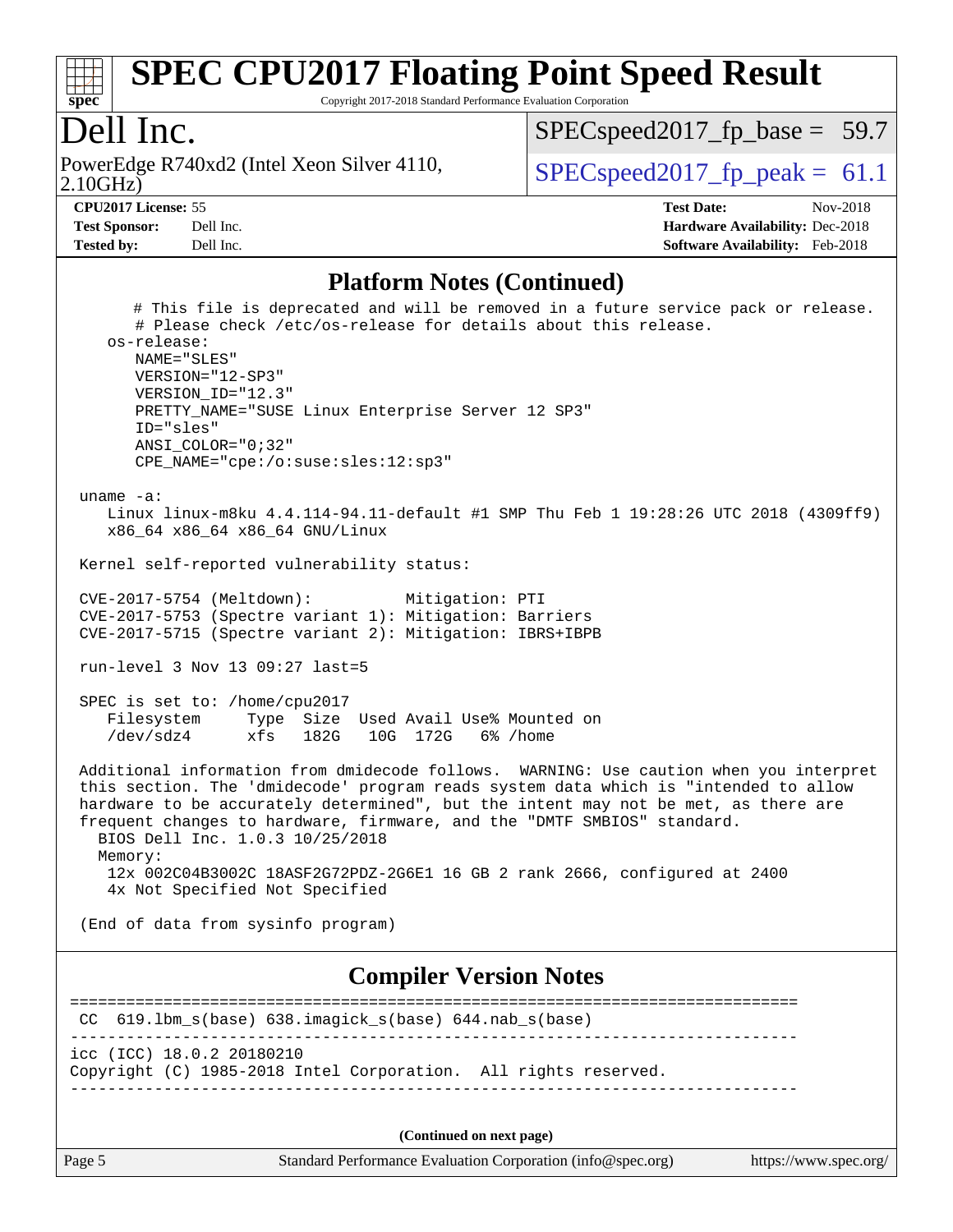

Copyright 2017-2018 Standard Performance Evaluation Corporation

## Dell Inc.

2.10GHz) PowerEdge R740xd2 (Intel Xeon Silver 4110,  $\boxed{\text{SPECspeed2017\_fp\_peak = 61.1}}$ 

[SPECspeed2017\\_fp\\_base =](http://www.spec.org/auto/cpu2017/Docs/result-fields.html#SPECspeed2017fpbase) 59.7

**[CPU2017 License:](http://www.spec.org/auto/cpu2017/Docs/result-fields.html#CPU2017License)** 55 **[Test Date:](http://www.spec.org/auto/cpu2017/Docs/result-fields.html#TestDate)** Nov-2018 **[Test Sponsor:](http://www.spec.org/auto/cpu2017/Docs/result-fields.html#TestSponsor)** Dell Inc. **[Hardware Availability:](http://www.spec.org/auto/cpu2017/Docs/result-fields.html#HardwareAvailability)** Dec-2018 **[Tested by:](http://www.spec.org/auto/cpu2017/Docs/result-fields.html#Testedby)** Dell Inc. **[Software Availability:](http://www.spec.org/auto/cpu2017/Docs/result-fields.html#SoftwareAvailability)** Feb-2018

#### **[Compiler Version Notes \(Continued\)](http://www.spec.org/auto/cpu2017/Docs/result-fields.html#CompilerVersionNotes)**

| 619.1bm_s(peak) 638.imagick_s(peak) 644.nab_s(peak)<br>CC                                                                                                           |  |  |  |  |  |  |  |  |
|---------------------------------------------------------------------------------------------------------------------------------------------------------------------|--|--|--|--|--|--|--|--|
| icc (ICC) 18.0.2 20180210<br>Copyright (C) 1985-2018 Intel Corporation. All rights reserved.                                                                        |  |  |  |  |  |  |  |  |
| FC 607.cactuBSSN s(base)                                                                                                                                            |  |  |  |  |  |  |  |  |
| icpc (ICC) 18.0.2 20180210<br>Copyright (C) 1985-2018 Intel Corporation. All rights reserved.<br>icc (ICC) 18.0.2 20180210                                          |  |  |  |  |  |  |  |  |
| Copyright (C) 1985-2018 Intel Corporation. All rights reserved.<br>ifort (IFORT) 18.0.2 20180210<br>Copyright (C) 1985-2018 Intel Corporation. All rights reserved. |  |  |  |  |  |  |  |  |
| FC 607.cactuBSSN_s(peak)                                                                                                                                            |  |  |  |  |  |  |  |  |
| icpc (ICC) 18.0.2 20180210<br>Copyright (C) 1985-2018 Intel Corporation. All rights reserved.<br>icc (ICC) 18.0.2 20180210                                          |  |  |  |  |  |  |  |  |
| Copyright (C) 1985-2018 Intel Corporation. All rights reserved.<br>ifort (IFORT) 18.0.2 20180210<br>Copyright (C) 1985-2018 Intel Corporation. All rights reserved. |  |  |  |  |  |  |  |  |
| FC 603.bwaves_s(base) 649.fotonik3d_s(base) 654.roms_s(base)                                                                                                        |  |  |  |  |  |  |  |  |
| ifort (IFORT) 18.0.2 20180210<br>Copyright (C) 1985-2018 Intel Corporation. All rights reserved.                                                                    |  |  |  |  |  |  |  |  |
| ===================<br>$603.bwaves_s (peak) 649.fotonik3d_s (peak) 654.roms_s (peak)$<br>FC.                                                                        |  |  |  |  |  |  |  |  |
| ifort (IFORT) 18.0.2 20180210<br>Copyright (C) 1985-2018 Intel Corporation. All rights reserved.                                                                    |  |  |  |  |  |  |  |  |
| 621.wrf_s(base) 627.cam4_s(base) 628.pop2_s(base)<br>CC.                                                                                                            |  |  |  |  |  |  |  |  |
| (Continued on next page)                                                                                                                                            |  |  |  |  |  |  |  |  |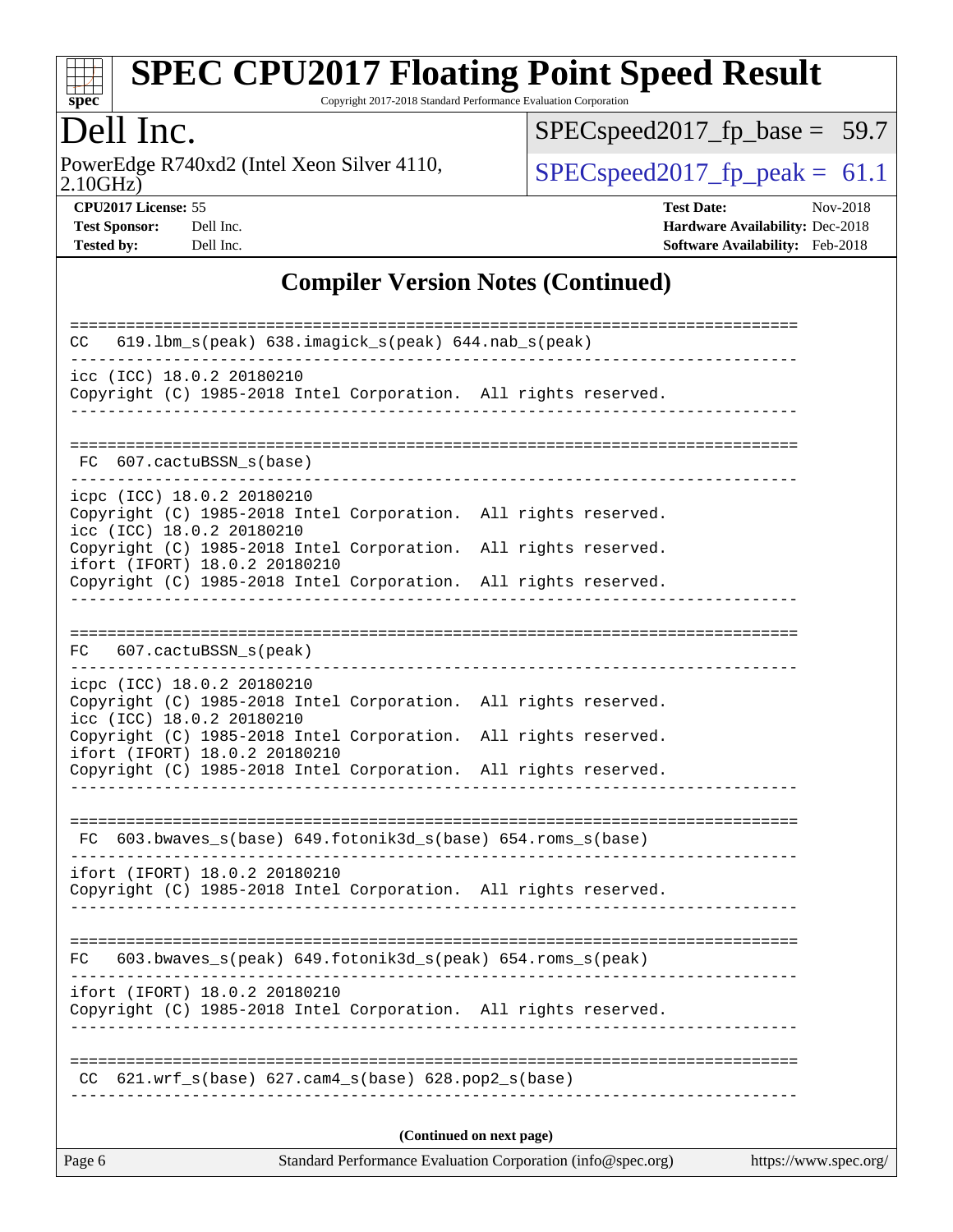

Copyright 2017-2018 Standard Performance Evaluation Corporation

## Dell Inc.

2.10GHz) PowerEdge R740xd2 (Intel Xeon Silver 4110,  $\vert$  [SPECspeed2017\\_fp\\_peak =](http://www.spec.org/auto/cpu2017/Docs/result-fields.html#SPECspeed2017fppeak) 61.1

 $SPECspeed2017_fp\_base = 59.7$ 

**[Test Sponsor:](http://www.spec.org/auto/cpu2017/Docs/result-fields.html#TestSponsor)** Dell Inc. **[Hardware Availability:](http://www.spec.org/auto/cpu2017/Docs/result-fields.html#HardwareAvailability)** Dec-2018

**[CPU2017 License:](http://www.spec.org/auto/cpu2017/Docs/result-fields.html#CPU2017License)** 55 **[Test Date:](http://www.spec.org/auto/cpu2017/Docs/result-fields.html#TestDate)** Nov-2018

#### **[Compiler Version Notes \(Continued\)](http://www.spec.org/auto/cpu2017/Docs/result-fields.html#CompilerVersionNotes)**

**[Tested by:](http://www.spec.org/auto/cpu2017/Docs/result-fields.html#Testedby)** Dell Inc. **[Software Availability:](http://www.spec.org/auto/cpu2017/Docs/result-fields.html#SoftwareAvailability)** Feb-2018

ifort (IFORT) 18.0.2 20180210 Copyright (C) 1985-2018 Intel Corporation. All rights reserved. icc (ICC) 18.0.2 20180210 Copyright (C) 1985-2018 Intel Corporation. All rights reserved. ------------------------------------------------------------------------------ ============================================================================== CC 621.wrf\_s(peak) 627.cam4\_s(peak) 628.pop2\_s(peak) ----------------------------------------------------------------------------- ifort (IFORT) 18.0.2 20180210 Copyright (C) 1985-2018 Intel Corporation. All rights reserved. icc (ICC) 18.0.2 20180210 Copyright (C) 1985-2018 Intel Corporation. All rights reserved. ------------------------------------------------------------------------------

## **[Base Compiler Invocation](http://www.spec.org/auto/cpu2017/Docs/result-fields.html#BaseCompilerInvocation)**

[C benchmarks](http://www.spec.org/auto/cpu2017/Docs/result-fields.html#Cbenchmarks): [icc -m64 -std=c11](http://www.spec.org/cpu2017/results/res2018q4/cpu2017-20181210-10215.flags.html#user_CCbase_intel_icc_64bit_c11_33ee0cdaae7deeeab2a9725423ba97205ce30f63b9926c2519791662299b76a0318f32ddfffdc46587804de3178b4f9328c46fa7c2b0cd779d7a61945c91cd35)

[Fortran benchmarks](http://www.spec.org/auto/cpu2017/Docs/result-fields.html#Fortranbenchmarks): [ifort -m64](http://www.spec.org/cpu2017/results/res2018q4/cpu2017-20181210-10215.flags.html#user_FCbase_intel_ifort_64bit_24f2bb282fbaeffd6157abe4f878425411749daecae9a33200eee2bee2fe76f3b89351d69a8130dd5949958ce389cf37ff59a95e7a40d588e8d3a57e0c3fd751)

[Benchmarks using both Fortran and C](http://www.spec.org/auto/cpu2017/Docs/result-fields.html#BenchmarksusingbothFortranandC): [ifort -m64](http://www.spec.org/cpu2017/results/res2018q4/cpu2017-20181210-10215.flags.html#user_CC_FCbase_intel_ifort_64bit_24f2bb282fbaeffd6157abe4f878425411749daecae9a33200eee2bee2fe76f3b89351d69a8130dd5949958ce389cf37ff59a95e7a40d588e8d3a57e0c3fd751) [icc -m64 -std=c11](http://www.spec.org/cpu2017/results/res2018q4/cpu2017-20181210-10215.flags.html#user_CC_FCbase_intel_icc_64bit_c11_33ee0cdaae7deeeab2a9725423ba97205ce30f63b9926c2519791662299b76a0318f32ddfffdc46587804de3178b4f9328c46fa7c2b0cd779d7a61945c91cd35)

[Benchmarks using Fortran, C, and C++:](http://www.spec.org/auto/cpu2017/Docs/result-fields.html#BenchmarksusingFortranCandCXX) [icpc -m64](http://www.spec.org/cpu2017/results/res2018q4/cpu2017-20181210-10215.flags.html#user_CC_CXX_FCbase_intel_icpc_64bit_4ecb2543ae3f1412ef961e0650ca070fec7b7afdcd6ed48761b84423119d1bf6bdf5cad15b44d48e7256388bc77273b966e5eb805aefd121eb22e9299b2ec9d9) [icc -m64 -std=c11](http://www.spec.org/cpu2017/results/res2018q4/cpu2017-20181210-10215.flags.html#user_CC_CXX_FCbase_intel_icc_64bit_c11_33ee0cdaae7deeeab2a9725423ba97205ce30f63b9926c2519791662299b76a0318f32ddfffdc46587804de3178b4f9328c46fa7c2b0cd779d7a61945c91cd35) [ifort -m64](http://www.spec.org/cpu2017/results/res2018q4/cpu2017-20181210-10215.flags.html#user_CC_CXX_FCbase_intel_ifort_64bit_24f2bb282fbaeffd6157abe4f878425411749daecae9a33200eee2bee2fe76f3b89351d69a8130dd5949958ce389cf37ff59a95e7a40d588e8d3a57e0c3fd751)

## **[Base Portability Flags](http://www.spec.org/auto/cpu2017/Docs/result-fields.html#BasePortabilityFlags)**

 603.bwaves\_s: [-DSPEC\\_LP64](http://www.spec.org/cpu2017/results/res2018q4/cpu2017-20181210-10215.flags.html#suite_basePORTABILITY603_bwaves_s_DSPEC_LP64) 607.cactuBSSN\_s: [-DSPEC\\_LP64](http://www.spec.org/cpu2017/results/res2018q4/cpu2017-20181210-10215.flags.html#suite_basePORTABILITY607_cactuBSSN_s_DSPEC_LP64) 619.lbm\_s: [-DSPEC\\_LP64](http://www.spec.org/cpu2017/results/res2018q4/cpu2017-20181210-10215.flags.html#suite_basePORTABILITY619_lbm_s_DSPEC_LP64) 621.wrf\_s: [-DSPEC\\_LP64](http://www.spec.org/cpu2017/results/res2018q4/cpu2017-20181210-10215.flags.html#suite_basePORTABILITY621_wrf_s_DSPEC_LP64) [-DSPEC\\_CASE\\_FLAG](http://www.spec.org/cpu2017/results/res2018q4/cpu2017-20181210-10215.flags.html#b621.wrf_s_baseCPORTABILITY_DSPEC_CASE_FLAG) [-convert big\\_endian](http://www.spec.org/cpu2017/results/res2018q4/cpu2017-20181210-10215.flags.html#user_baseFPORTABILITY621_wrf_s_convert_big_endian_c3194028bc08c63ac5d04de18c48ce6d347e4e562e8892b8bdbdc0214820426deb8554edfa529a3fb25a586e65a3d812c835984020483e7e73212c4d31a38223) 627.cam4\_s: [-DSPEC\\_LP64](http://www.spec.org/cpu2017/results/res2018q4/cpu2017-20181210-10215.flags.html#suite_basePORTABILITY627_cam4_s_DSPEC_LP64) [-DSPEC\\_CASE\\_FLAG](http://www.spec.org/cpu2017/results/res2018q4/cpu2017-20181210-10215.flags.html#b627.cam4_s_baseCPORTABILITY_DSPEC_CASE_FLAG) 628.pop2\_s: [-DSPEC\\_LP64](http://www.spec.org/cpu2017/results/res2018q4/cpu2017-20181210-10215.flags.html#suite_basePORTABILITY628_pop2_s_DSPEC_LP64) [-DSPEC\\_CASE\\_FLAG](http://www.spec.org/cpu2017/results/res2018q4/cpu2017-20181210-10215.flags.html#b628.pop2_s_baseCPORTABILITY_DSPEC_CASE_FLAG) [-convert big\\_endian](http://www.spec.org/cpu2017/results/res2018q4/cpu2017-20181210-10215.flags.html#user_baseFPORTABILITY628_pop2_s_convert_big_endian_c3194028bc08c63ac5d04de18c48ce6d347e4e562e8892b8bdbdc0214820426deb8554edfa529a3fb25a586e65a3d812c835984020483e7e73212c4d31a38223) [-assume byterecl](http://www.spec.org/cpu2017/results/res2018q4/cpu2017-20181210-10215.flags.html#user_baseFPORTABILITY628_pop2_s_assume_byterecl_7e47d18b9513cf18525430bbf0f2177aa9bf368bc7a059c09b2c06a34b53bd3447c950d3f8d6c70e3faf3a05c8557d66a5798b567902e8849adc142926523472) 638.imagick\_s: [-DSPEC\\_LP64](http://www.spec.org/cpu2017/results/res2018q4/cpu2017-20181210-10215.flags.html#suite_basePORTABILITY638_imagick_s_DSPEC_LP64) 644.nab\_s: [-DSPEC\\_LP64](http://www.spec.org/cpu2017/results/res2018q4/cpu2017-20181210-10215.flags.html#suite_basePORTABILITY644_nab_s_DSPEC_LP64) 649.fotonik3d\_s: [-DSPEC\\_LP64](http://www.spec.org/cpu2017/results/res2018q4/cpu2017-20181210-10215.flags.html#suite_basePORTABILITY649_fotonik3d_s_DSPEC_LP64) 654.roms\_s: [-DSPEC\\_LP64](http://www.spec.org/cpu2017/results/res2018q4/cpu2017-20181210-10215.flags.html#suite_basePORTABILITY654_roms_s_DSPEC_LP64)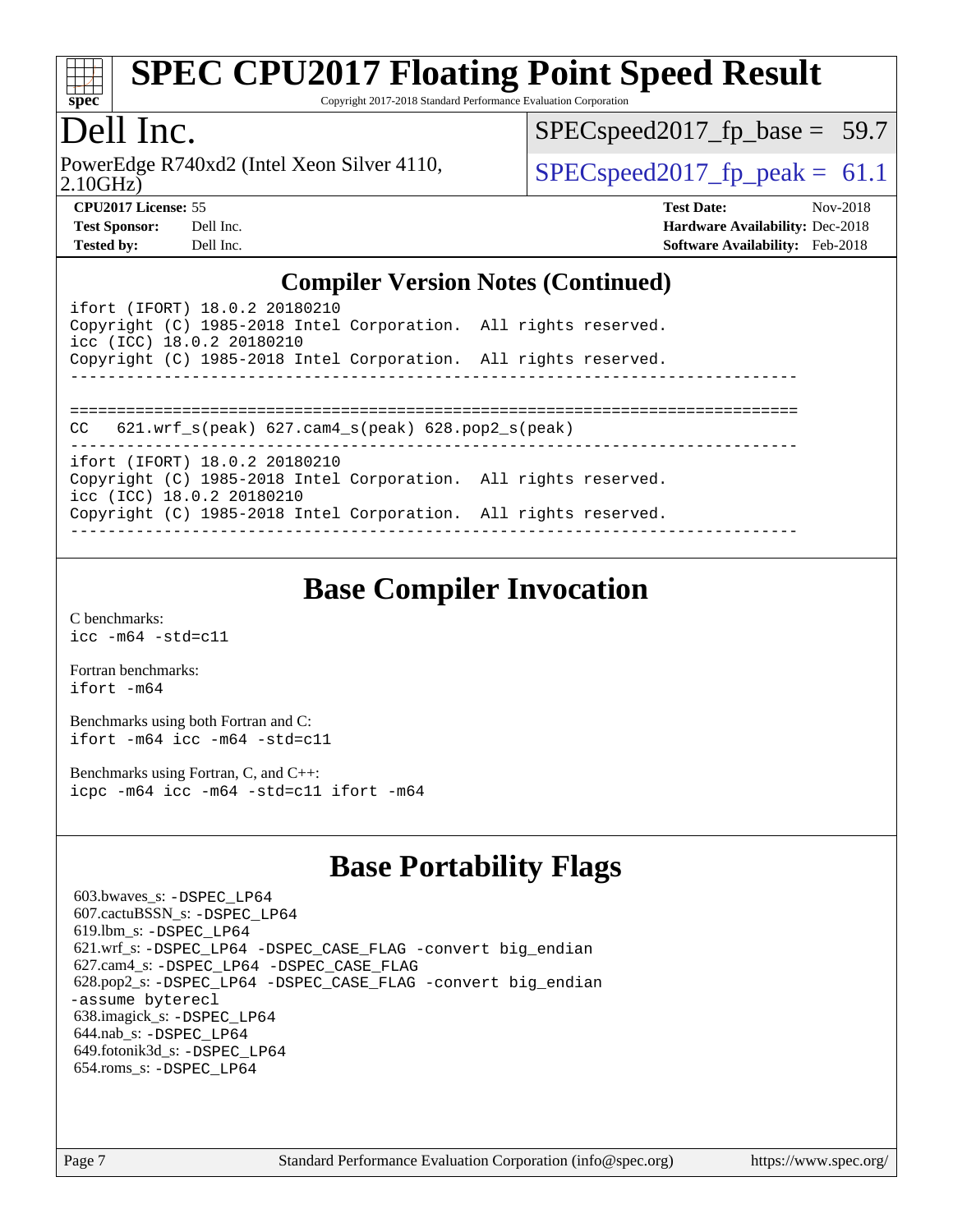

Copyright 2017-2018 Standard Performance Evaluation Corporation

## Dell Inc.

2.10GHz) PowerEdge R740xd2 (Intel Xeon Silver 4110,  $\vert$  [SPECspeed2017\\_fp\\_peak =](http://www.spec.org/auto/cpu2017/Docs/result-fields.html#SPECspeed2017fppeak) 61.1

 $SPECspeed2017<sub>fp</sub> base = 59.7$ 

**[CPU2017 License:](http://www.spec.org/auto/cpu2017/Docs/result-fields.html#CPU2017License)** 55 **[Test Date:](http://www.spec.org/auto/cpu2017/Docs/result-fields.html#TestDate)** Nov-2018 **[Test Sponsor:](http://www.spec.org/auto/cpu2017/Docs/result-fields.html#TestSponsor)** Dell Inc. **[Hardware Availability:](http://www.spec.org/auto/cpu2017/Docs/result-fields.html#HardwareAvailability)** Dec-2018 **[Tested by:](http://www.spec.org/auto/cpu2017/Docs/result-fields.html#Testedby)** Dell Inc. **[Software Availability:](http://www.spec.org/auto/cpu2017/Docs/result-fields.html#SoftwareAvailability)** Feb-2018

## **[Base Optimization Flags](http://www.spec.org/auto/cpu2017/Docs/result-fields.html#BaseOptimizationFlags)**

[C benchmarks:](http://www.spec.org/auto/cpu2017/Docs/result-fields.html#Cbenchmarks)

[-xCORE-AVX2](http://www.spec.org/cpu2017/results/res2018q4/cpu2017-20181210-10215.flags.html#user_CCbase_f-xCORE-AVX2) [-ipo](http://www.spec.org/cpu2017/results/res2018q4/cpu2017-20181210-10215.flags.html#user_CCbase_f-ipo) [-O3](http://www.spec.org/cpu2017/results/res2018q4/cpu2017-20181210-10215.flags.html#user_CCbase_f-O3) [-no-prec-div](http://www.spec.org/cpu2017/results/res2018q4/cpu2017-20181210-10215.flags.html#user_CCbase_f-no-prec-div) [-qopt-prefetch](http://www.spec.org/cpu2017/results/res2018q4/cpu2017-20181210-10215.flags.html#user_CCbase_f-qopt-prefetch) [-ffinite-math-only](http://www.spec.org/cpu2017/results/res2018q4/cpu2017-20181210-10215.flags.html#user_CCbase_f_finite_math_only_cb91587bd2077682c4b38af759c288ed7c732db004271a9512da14a4f8007909a5f1427ecbf1a0fb78ff2a814402c6114ac565ca162485bbcae155b5e4258871) [-qopt-mem-layout-trans=3](http://www.spec.org/cpu2017/results/res2018q4/cpu2017-20181210-10215.flags.html#user_CCbase_f-qopt-mem-layout-trans_de80db37974c74b1f0e20d883f0b675c88c3b01e9d123adea9b28688d64333345fb62bc4a798493513fdb68f60282f9a726aa07f478b2f7113531aecce732043) [-qopenmp](http://www.spec.org/cpu2017/results/res2018q4/cpu2017-20181210-10215.flags.html#user_CCbase_qopenmp_16be0c44f24f464004c6784a7acb94aca937f053568ce72f94b139a11c7c168634a55f6653758ddd83bcf7b8463e8028bb0b48b77bcddc6b78d5d95bb1df2967) [-DSPEC\\_OPENMP](http://www.spec.org/cpu2017/results/res2018q4/cpu2017-20181210-10215.flags.html#suite_CCbase_DSPEC_OPENMP)

[Fortran benchmarks:](http://www.spec.org/auto/cpu2017/Docs/result-fields.html#Fortranbenchmarks)

[-DSPEC\\_OPENMP](http://www.spec.org/cpu2017/results/res2018q4/cpu2017-20181210-10215.flags.html#suite_FCbase_DSPEC_OPENMP) [-xCORE-AVX2](http://www.spec.org/cpu2017/results/res2018q4/cpu2017-20181210-10215.flags.html#user_FCbase_f-xCORE-AVX2) [-ipo](http://www.spec.org/cpu2017/results/res2018q4/cpu2017-20181210-10215.flags.html#user_FCbase_f-ipo) [-O3](http://www.spec.org/cpu2017/results/res2018q4/cpu2017-20181210-10215.flags.html#user_FCbase_f-O3) [-no-prec-div](http://www.spec.org/cpu2017/results/res2018q4/cpu2017-20181210-10215.flags.html#user_FCbase_f-no-prec-div) [-qopt-prefetch](http://www.spec.org/cpu2017/results/res2018q4/cpu2017-20181210-10215.flags.html#user_FCbase_f-qopt-prefetch) [-ffinite-math-only](http://www.spec.org/cpu2017/results/res2018q4/cpu2017-20181210-10215.flags.html#user_FCbase_f_finite_math_only_cb91587bd2077682c4b38af759c288ed7c732db004271a9512da14a4f8007909a5f1427ecbf1a0fb78ff2a814402c6114ac565ca162485bbcae155b5e4258871) [-qopt-mem-layout-trans=3](http://www.spec.org/cpu2017/results/res2018q4/cpu2017-20181210-10215.flags.html#user_FCbase_f-qopt-mem-layout-trans_de80db37974c74b1f0e20d883f0b675c88c3b01e9d123adea9b28688d64333345fb62bc4a798493513fdb68f60282f9a726aa07f478b2f7113531aecce732043) [-qopenmp](http://www.spec.org/cpu2017/results/res2018q4/cpu2017-20181210-10215.flags.html#user_FCbase_qopenmp_16be0c44f24f464004c6784a7acb94aca937f053568ce72f94b139a11c7c168634a55f6653758ddd83bcf7b8463e8028bb0b48b77bcddc6b78d5d95bb1df2967) [-nostandard-realloc-lhs](http://www.spec.org/cpu2017/results/res2018q4/cpu2017-20181210-10215.flags.html#user_FCbase_f_2003_std_realloc_82b4557e90729c0f113870c07e44d33d6f5a304b4f63d4c15d2d0f1fab99f5daaed73bdb9275d9ae411527f28b936061aa8b9c8f2d63842963b95c9dd6426b8a)

[Benchmarks using both Fortran and C:](http://www.spec.org/auto/cpu2017/Docs/result-fields.html#BenchmarksusingbothFortranandC)

[-xCORE-AVX2](http://www.spec.org/cpu2017/results/res2018q4/cpu2017-20181210-10215.flags.html#user_CC_FCbase_f-xCORE-AVX2) [-ipo](http://www.spec.org/cpu2017/results/res2018q4/cpu2017-20181210-10215.flags.html#user_CC_FCbase_f-ipo) [-O3](http://www.spec.org/cpu2017/results/res2018q4/cpu2017-20181210-10215.flags.html#user_CC_FCbase_f-O3) [-no-prec-div](http://www.spec.org/cpu2017/results/res2018q4/cpu2017-20181210-10215.flags.html#user_CC_FCbase_f-no-prec-div) [-qopt-prefetch](http://www.spec.org/cpu2017/results/res2018q4/cpu2017-20181210-10215.flags.html#user_CC_FCbase_f-qopt-prefetch) [-ffinite-math-only](http://www.spec.org/cpu2017/results/res2018q4/cpu2017-20181210-10215.flags.html#user_CC_FCbase_f_finite_math_only_cb91587bd2077682c4b38af759c288ed7c732db004271a9512da14a4f8007909a5f1427ecbf1a0fb78ff2a814402c6114ac565ca162485bbcae155b5e4258871) [-qopt-mem-layout-trans=3](http://www.spec.org/cpu2017/results/res2018q4/cpu2017-20181210-10215.flags.html#user_CC_FCbase_f-qopt-mem-layout-trans_de80db37974c74b1f0e20d883f0b675c88c3b01e9d123adea9b28688d64333345fb62bc4a798493513fdb68f60282f9a726aa07f478b2f7113531aecce732043) [-qopenmp](http://www.spec.org/cpu2017/results/res2018q4/cpu2017-20181210-10215.flags.html#user_CC_FCbase_qopenmp_16be0c44f24f464004c6784a7acb94aca937f053568ce72f94b139a11c7c168634a55f6653758ddd83bcf7b8463e8028bb0b48b77bcddc6b78d5d95bb1df2967) [-DSPEC\\_OPENMP](http://www.spec.org/cpu2017/results/res2018q4/cpu2017-20181210-10215.flags.html#suite_CC_FCbase_DSPEC_OPENMP) [-nostandard-realloc-lhs](http://www.spec.org/cpu2017/results/res2018q4/cpu2017-20181210-10215.flags.html#user_CC_FCbase_f_2003_std_realloc_82b4557e90729c0f113870c07e44d33d6f5a304b4f63d4c15d2d0f1fab99f5daaed73bdb9275d9ae411527f28b936061aa8b9c8f2d63842963b95c9dd6426b8a)

[Benchmarks using Fortran, C, and C++:](http://www.spec.org/auto/cpu2017/Docs/result-fields.html#BenchmarksusingFortranCandCXX) [-xCORE-AVX2](http://www.spec.org/cpu2017/results/res2018q4/cpu2017-20181210-10215.flags.html#user_CC_CXX_FCbase_f-xCORE-AVX2) [-ipo](http://www.spec.org/cpu2017/results/res2018q4/cpu2017-20181210-10215.flags.html#user_CC_CXX_FCbase_f-ipo) [-O3](http://www.spec.org/cpu2017/results/res2018q4/cpu2017-20181210-10215.flags.html#user_CC_CXX_FCbase_f-O3) [-no-prec-div](http://www.spec.org/cpu2017/results/res2018q4/cpu2017-20181210-10215.flags.html#user_CC_CXX_FCbase_f-no-prec-div) [-qopt-prefetch](http://www.spec.org/cpu2017/results/res2018q4/cpu2017-20181210-10215.flags.html#user_CC_CXX_FCbase_f-qopt-prefetch) [-ffinite-math-only](http://www.spec.org/cpu2017/results/res2018q4/cpu2017-20181210-10215.flags.html#user_CC_CXX_FCbase_f_finite_math_only_cb91587bd2077682c4b38af759c288ed7c732db004271a9512da14a4f8007909a5f1427ecbf1a0fb78ff2a814402c6114ac565ca162485bbcae155b5e4258871) [-qopt-mem-layout-trans=3](http://www.spec.org/cpu2017/results/res2018q4/cpu2017-20181210-10215.flags.html#user_CC_CXX_FCbase_f-qopt-mem-layout-trans_de80db37974c74b1f0e20d883f0b675c88c3b01e9d123adea9b28688d64333345fb62bc4a798493513fdb68f60282f9a726aa07f478b2f7113531aecce732043) [-qopenmp](http://www.spec.org/cpu2017/results/res2018q4/cpu2017-20181210-10215.flags.html#user_CC_CXX_FCbase_qopenmp_16be0c44f24f464004c6784a7acb94aca937f053568ce72f94b139a11c7c168634a55f6653758ddd83bcf7b8463e8028bb0b48b77bcddc6b78d5d95bb1df2967) [-DSPEC\\_OPENMP](http://www.spec.org/cpu2017/results/res2018q4/cpu2017-20181210-10215.flags.html#suite_CC_CXX_FCbase_DSPEC_OPENMP) [-nostandard-realloc-lhs](http://www.spec.org/cpu2017/results/res2018q4/cpu2017-20181210-10215.flags.html#user_CC_CXX_FCbase_f_2003_std_realloc_82b4557e90729c0f113870c07e44d33d6f5a304b4f63d4c15d2d0f1fab99f5daaed73bdb9275d9ae411527f28b936061aa8b9c8f2d63842963b95c9dd6426b8a)

## **[Peak Compiler Invocation](http://www.spec.org/auto/cpu2017/Docs/result-fields.html#PeakCompilerInvocation)**

[C benchmarks](http://www.spec.org/auto/cpu2017/Docs/result-fields.html#Cbenchmarks): [icc -m64 -std=c11](http://www.spec.org/cpu2017/results/res2018q4/cpu2017-20181210-10215.flags.html#user_CCpeak_intel_icc_64bit_c11_33ee0cdaae7deeeab2a9725423ba97205ce30f63b9926c2519791662299b76a0318f32ddfffdc46587804de3178b4f9328c46fa7c2b0cd779d7a61945c91cd35)

[Fortran benchmarks](http://www.spec.org/auto/cpu2017/Docs/result-fields.html#Fortranbenchmarks): [ifort -m64](http://www.spec.org/cpu2017/results/res2018q4/cpu2017-20181210-10215.flags.html#user_FCpeak_intel_ifort_64bit_24f2bb282fbaeffd6157abe4f878425411749daecae9a33200eee2bee2fe76f3b89351d69a8130dd5949958ce389cf37ff59a95e7a40d588e8d3a57e0c3fd751)

[Benchmarks using both Fortran and C](http://www.spec.org/auto/cpu2017/Docs/result-fields.html#BenchmarksusingbothFortranandC): [ifort -m64](http://www.spec.org/cpu2017/results/res2018q4/cpu2017-20181210-10215.flags.html#user_CC_FCpeak_intel_ifort_64bit_24f2bb282fbaeffd6157abe4f878425411749daecae9a33200eee2bee2fe76f3b89351d69a8130dd5949958ce389cf37ff59a95e7a40d588e8d3a57e0c3fd751) [icc -m64 -std=c11](http://www.spec.org/cpu2017/results/res2018q4/cpu2017-20181210-10215.flags.html#user_CC_FCpeak_intel_icc_64bit_c11_33ee0cdaae7deeeab2a9725423ba97205ce30f63b9926c2519791662299b76a0318f32ddfffdc46587804de3178b4f9328c46fa7c2b0cd779d7a61945c91cd35)

[Benchmarks using Fortran, C, and C++:](http://www.spec.org/auto/cpu2017/Docs/result-fields.html#BenchmarksusingFortranCandCXX) [icpc -m64](http://www.spec.org/cpu2017/results/res2018q4/cpu2017-20181210-10215.flags.html#user_CC_CXX_FCpeak_intel_icpc_64bit_4ecb2543ae3f1412ef961e0650ca070fec7b7afdcd6ed48761b84423119d1bf6bdf5cad15b44d48e7256388bc77273b966e5eb805aefd121eb22e9299b2ec9d9) [icc -m64 -std=c11](http://www.spec.org/cpu2017/results/res2018q4/cpu2017-20181210-10215.flags.html#user_CC_CXX_FCpeak_intel_icc_64bit_c11_33ee0cdaae7deeeab2a9725423ba97205ce30f63b9926c2519791662299b76a0318f32ddfffdc46587804de3178b4f9328c46fa7c2b0cd779d7a61945c91cd35) [ifort -m64](http://www.spec.org/cpu2017/results/res2018q4/cpu2017-20181210-10215.flags.html#user_CC_CXX_FCpeak_intel_ifort_64bit_24f2bb282fbaeffd6157abe4f878425411749daecae9a33200eee2bee2fe76f3b89351d69a8130dd5949958ce389cf37ff59a95e7a40d588e8d3a57e0c3fd751)

## **[Peak Portability Flags](http://www.spec.org/auto/cpu2017/Docs/result-fields.html#PeakPortabilityFlags)**

Same as Base Portability Flags